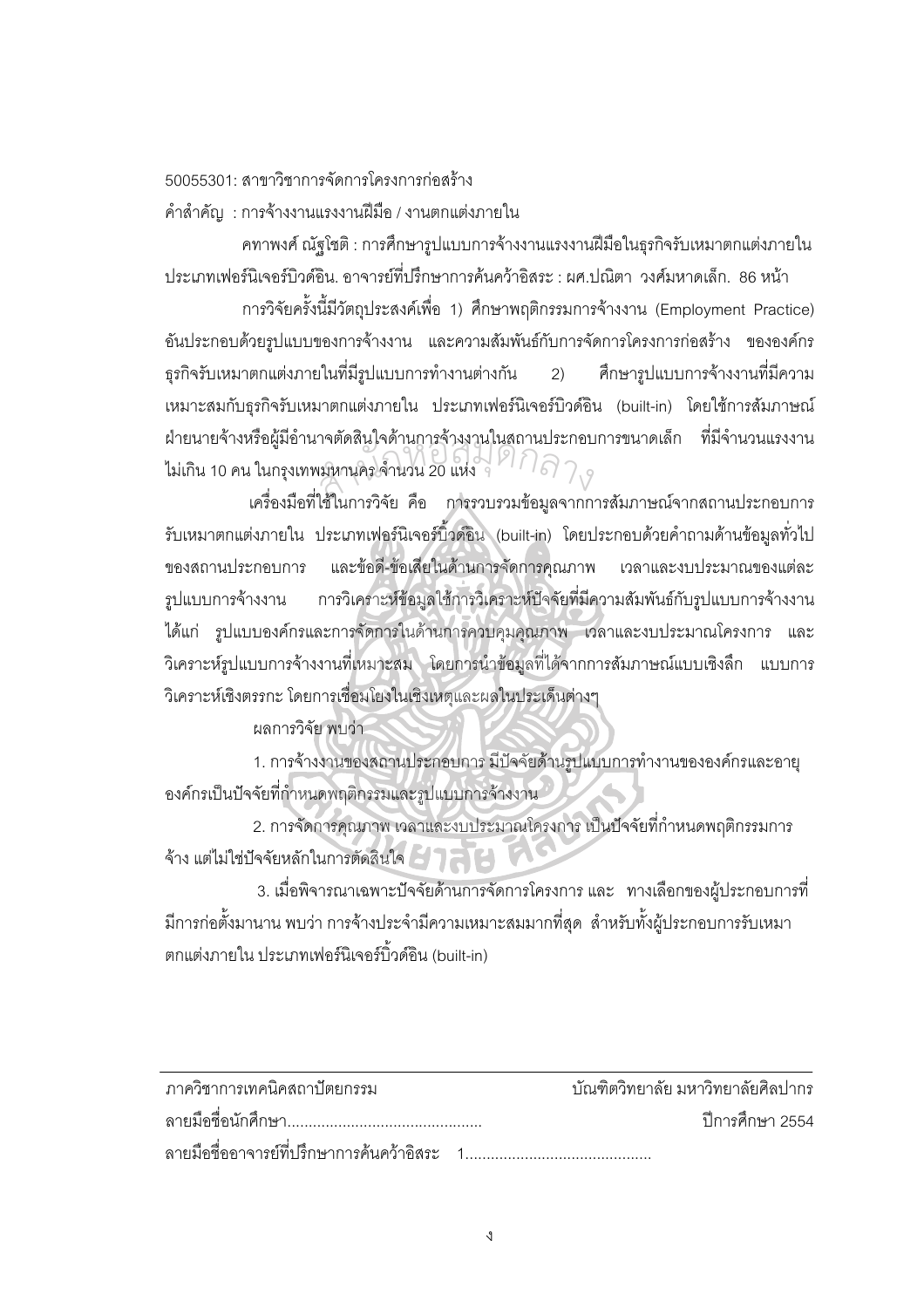## 50055301: MAJOR: CONSTRUCTION PROJECT MANAGEMENT

KEY WORD: EMPLOYMENT PRACTICE / INTERIOR CONSTRUCTION / BUILT-IN FURNITURE

KATAPONG NUTTACHOTE: THE STUDY OF SKILLED LABOURED EMPLOYMENT PRACTICE IN BUILT-IN FURNITURE CONSTRUCTION INDUSTRY. AN INDEPENDENT STUDY ADVISOR: ASST.PROF. PANITA WONGMAHADLEK. 86 pp.

The purposes of this research were 1) to study the employment practice of skilled labor for interior contractor in various types of business operation, and 2) to evaluate suitable employment type for interior contractor. The samples of this research are 20 small built-in furniture companies with no more than 10 skilled labor employees in Bangkok, Thailand.

The research instruments were the data gathered via interviews with employers consisting of questions regarding basic information of the organization and the pros and cons in quality, time and budget management in relation to different employment types of skilled labor. The data were analyzed using business genre related factors and construction project management related factors. The method employed is a logical analysis to determine the relations of these factors to the type of employment chosen by employers as well as the suitable skilled labor employment type for built-in furniture industry. ch instruments were the data gathered vi

The results of this research were as follow:

1. Business genre and business period/length are the factors in employment type selection for built-in furniture construction organizations.

2. The main objectives in construction management, which are quality, time and cost control, are factors in employment type selection for built-in furniture contractor.

3. The construction management related factors together with the data of experienced built-in furniture contractor lead to the conclusion that the suitable employment type for skilled labor is permanent or full-time.

| Department of Architectural Technology | Graduate School, Silpakorn University |
|----------------------------------------|---------------------------------------|
|                                        | Academic Year 2010                    |
|                                        |                                       |